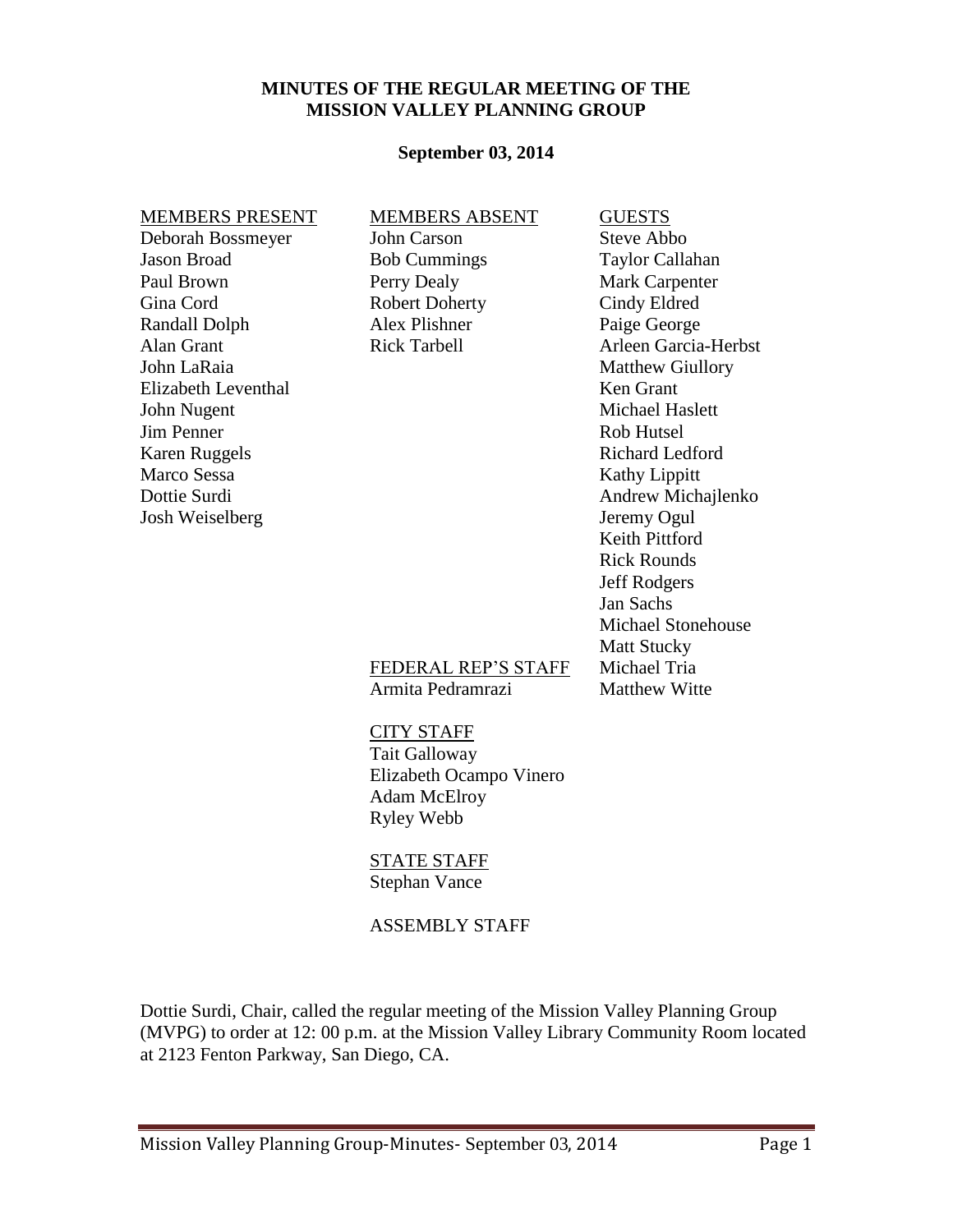### A. **CALL TO ORDER**

Verify Quorum: 14 members were present, constituting a quorum.

**B. PLEDGE OF ALLEGIANCE** – Jim Penner led the Pledge of Allegiance.

#### **C. INTRODUCTIONS / OPENING REMARKS/ AGENDA CHANGE**

Dottie Surdi welcomed everyone to the meeting and reminded those present to sign the sign in sheets.

Guests introduced themselves.

Dottie reported that representatives from the Medical Marijuana Consumer Cooperative (MMCC) CUP Application at 3455 Camino Del Rio South, Project No. 368346 requested that their item under new business be removed from the September 2014 MVPG agenda.

**Marco Sessa moved that the Medical Marijuana Consumer Cooperative (MMCC) CUP Application at 3455 Camino Del Rio South, Project No. 368346 on the September 2014 MVPG agenda be removed at the applicant's request.**  Gina Cord seconded the motion. Motion was approved  $14 - 0 - 0$ .

### **D. APPROVAL OF MINUTES**

**Jim Penner moved to approve the minutes of the August 06, 2014 regular meeting. Randall Dolph seconded the motion. Minutes were approved 11 – 0 – 3, with Jason Broad, Gina Cord and Dottie Surdi abstaining.**

#### **E. PUBLIC INPUT – NON-AGENDA ITEMS BUT WITHIN THE SCOPE OF AUTHORITY OF THE PLANNING GROUP.**

"The Mission Valley Planning Group has been formed and recognized by the City Council to make recommendations to the City Council, Planning Commission, City staff, and other governmental agencies on land use matters, specifically concerning the preparation of, adoption of, implementation of, or amendment to, the General Plan or a land use plan when a plan relates to the Mission Valley community boundaries. The planning group also advises on other land use matters as requested by the City or other governmental agency." Mission Valley Planning Group Bylaws as Amended 05/07/2008, approved 12/02/2008

There was no public input.

### **F**. **MEMBERSHIP BUSINESS**

John Nugent reported on the remaining Board membership open positions and indicated that there would be some individuals nominated at the October 2014 meeting. Local Businessperson -term ending March 2016 Resident--term ending March 2016 Local Businessperson -term ending March 2018 Resident--term ending March 2018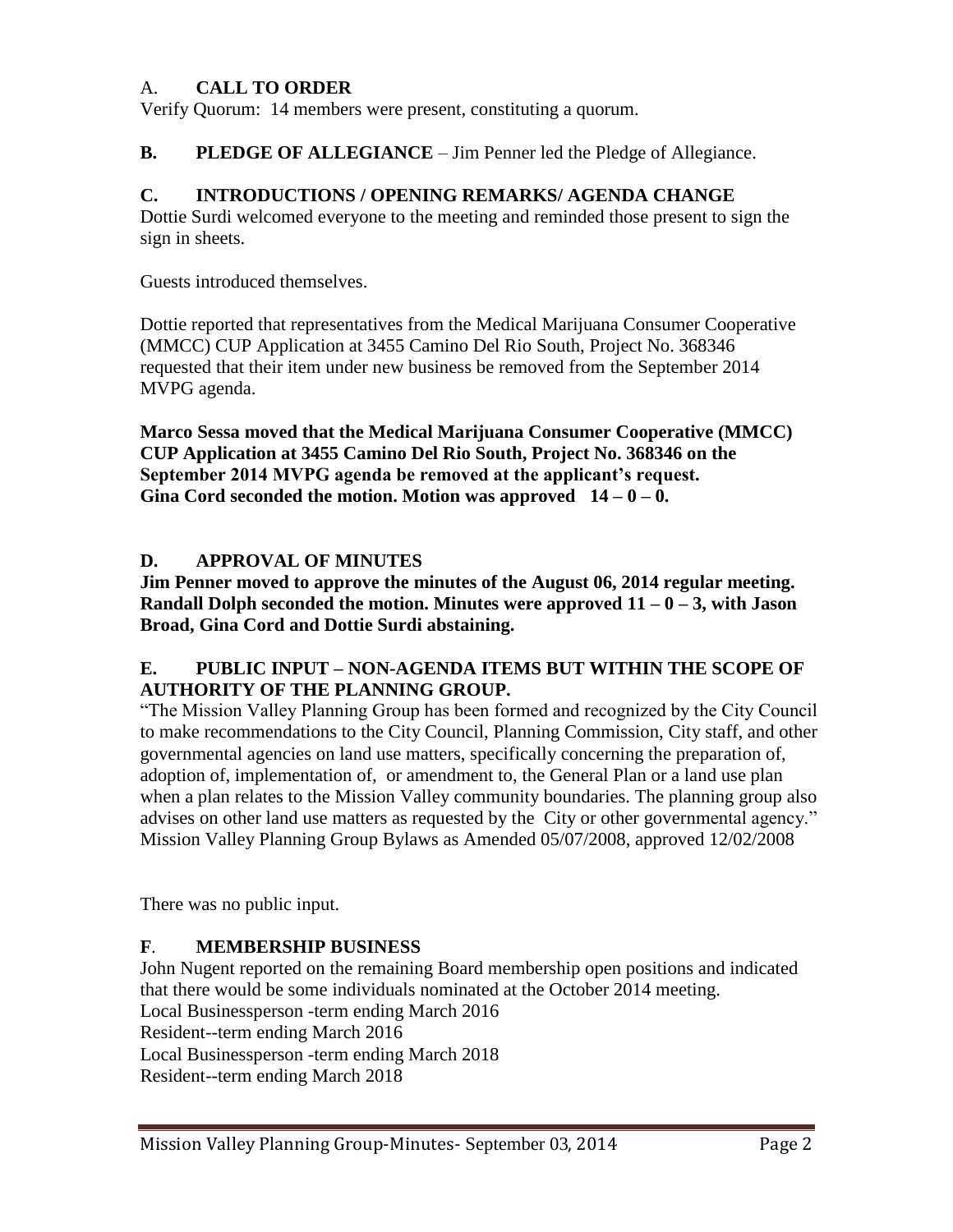# **G**. **TREASURER'S REPORT**

Bob Doherty was not present but sent a written report that the balance remains at \$1,414.43.

# **H. PUBLIC SAFETY REPORTS**

1. Police Department – Officer Adam McElroy

Officer McElroy reported on the crime statistics and major public safety incidents for the month of August. He reminded everyone that school was back in session and to be aware of children and college students crossing streets. He provided a "tip" on a radar trap in the Mission Valley.

Fire Department – No report.

### **I**. **GOVERNMENTAL STAFF REPORTS**

1. Mayor's Office

Anthony George was not present. No report.

2. State Representatives

a. Senate Member's Office – Sen. Marty Block from the 39<sup>th</sup> Senate District l. Katelyn Hailey was not present. No report.

b. Assembly Member's Office – Shirley Weber from the 79th Assembly District George Gastil was not present. No report.

3. Federal Representatives

a. Congresswoman Susan Davis' Office -- Armita Pedramrazi Armita Pedramrazi discussed Congresswoman Susan Davis' efforts on door to door mail versus cluster boxes, the Survivor Outreach and Support Campus Act, Federal Funds to Fight Veterans Homelessness and the congressional internship program. She distributed the September "Davis Dispatch"

b. Congressman Scott Peters' Office – Sarah Czarrecki was not present. No report.

### **J**. **NEW BUSINESS**

### **1. Levi-Cushman Specific Plan/Riverwalk Project-Richard Ledford-Action Item**

Richard Ledford, President of Ledford Enterprises, and a member of The Steve Alexander Group, introduced Matthew Witte, President of Related California. For more info on Related see:<http://www.related.com/our-company/CorporateInfo.aspx>

Matthew Witte reviewed the original Levi/Cushman Specific Plan which was approved by the City of San Diego City Council Resolution Number R269106 on August 11, 1987

The original Levi/Cushman Specific Plan proposed a mixed use (residential, retail, office and hotel) development on approximately 200 acres of land on the channeled San Diego River on land now leased to the River Park Golf Club in the Mission Valley area of San Diego.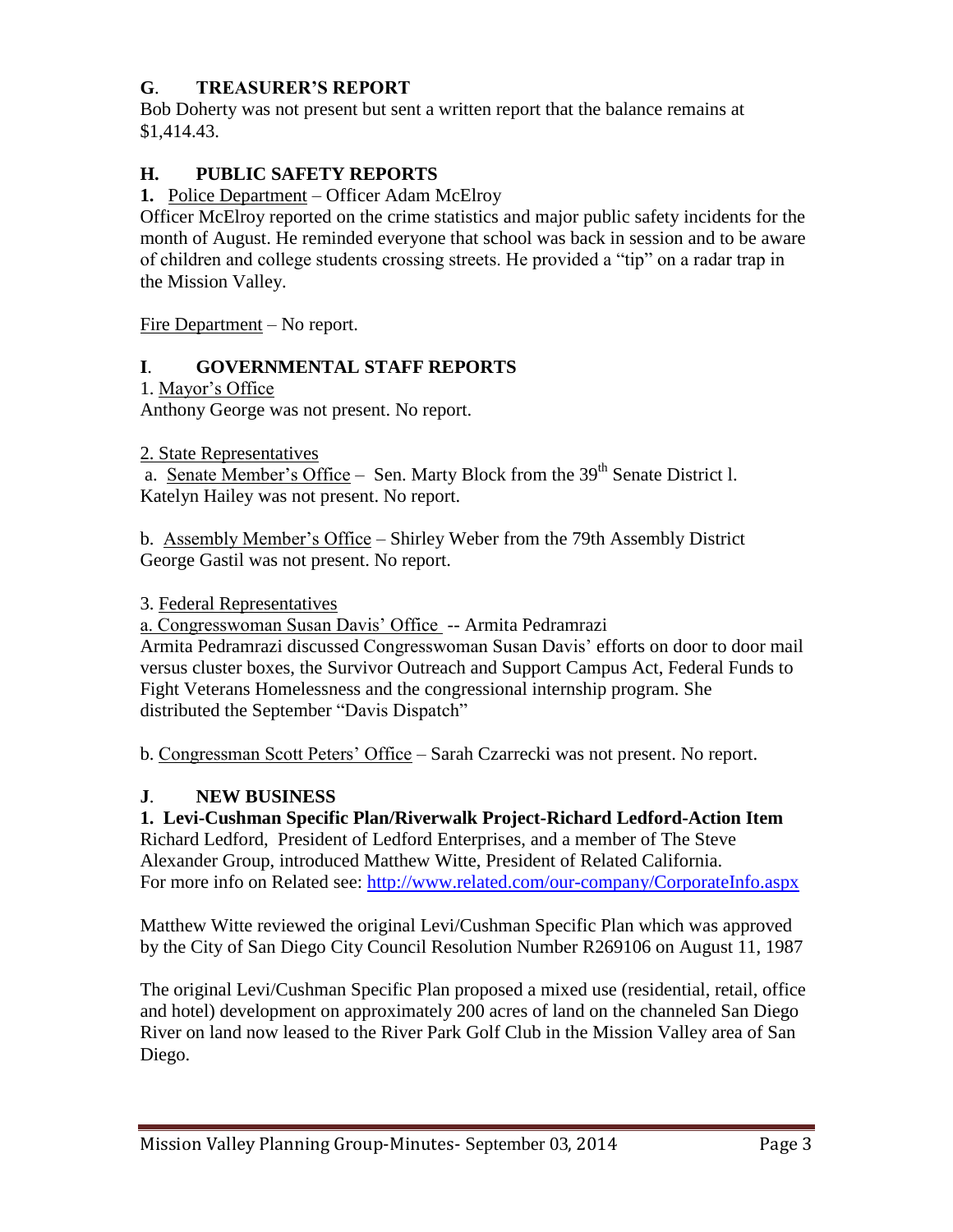For further information on the original plan see:

<http://www.sandiego.gov/planning/community/profiles/missionvalley/pdf/plans/lcfull.pdf> [http://www.sandiego.gov/planning/community/profiles/missionvalley/pdf/plans/lcimplem](http://www.sandiego.gov/planning/community/profiles/missionvalley/pdf/plans/lcimplementationfull.pdf) [entationfull.pdf](http://www.sandiego.gov/planning/community/profiles/missionvalley/pdf/plans/lcimplementationfull.pdf)

Matthew Witte reported that Related California has been selected as the company to design a new Master Plan for the site.

He reported on the initial conceptual ideas for the property. Phase One would be on the north portion of the property between Friars Road and the trolley line that runs through the property. This phase may include a new trolley stop in the area where Via Las Cumbres would intersect with the trolley if the road continued from Friars Road onto the property and ended at the trolley line. Phase Two would be between the trolley line and the San Diego River and Phase Three would be between the San Diego River and Hotel Circle North. Development would be mixed use but mainly residential and would incorporate a public park. The area around the San Diego River would be developed per the recently adopted San Diego River Park Master Plan. Development would occur over the next ten to fifteen years.

There were comments and questions regarding:

• Developing the San Diego River Trail in Phase One so the public could have access to the river.

The impact on traffic, schools and other infrastructure elements throughout the Mission Valley.

Richard Ledford asked that MVPG support the initiation of an amendment to the Levi-Cushman Specific Plan for the Riverwalk project, as requested by KLRPlanning on behalf of Related California Urban Housing in a letter submitted to Director William Fulton on July 21, 2014.

**Marco Sessa moved to support the initiation of an amendment to the Levi-Cushman Specific Plan for the Riverwalk project with a related amendment to the Mission Valley Master Plan. Jason Broad seconded the motion. Motion was approved 13 – 0 – 1 with Karen Ruggels abstaining.**

# **2. San Diego River Trail from the Mission Valley Library through the Qualcomm stadium site.**

Stephan Vance from SANDAG introduced Mark Carpenter.

Together they reviewed the proposed "temporary" San Diego River Park Trail from the Mission Valley Library through the Qualcomm stadium site.

SANDAG funds are used when the property is not adjacent to a private development or private funds cannot be found for the section of the River Park Trail.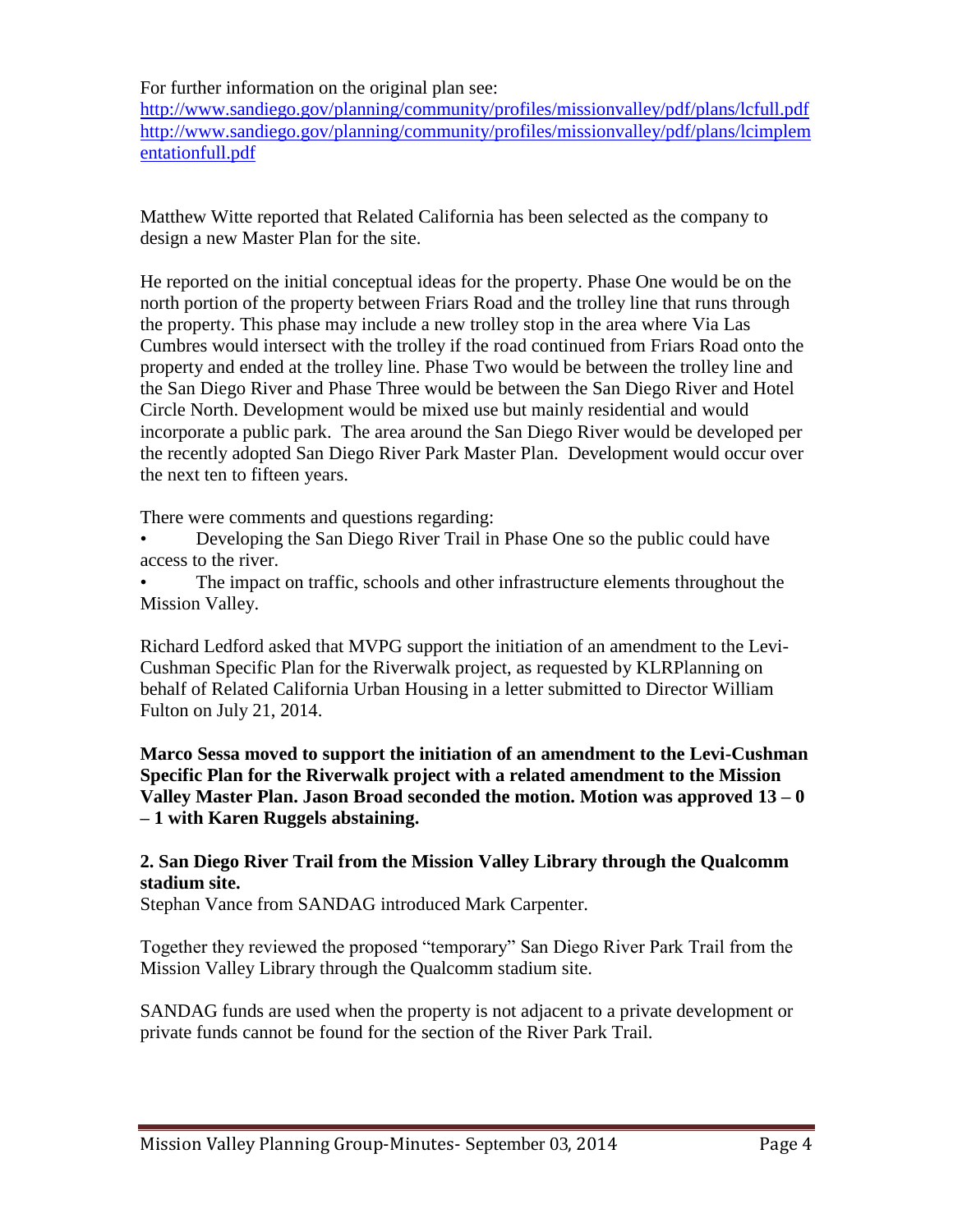There were comments and questions regarding:

- The definition of "temporary" for this section of the San Diego River Trail
- The decisions behind the routing of certain sections of the trail
- The use of concrete barriers and fencing on sections of the trail
- The width of the trail
- The safety of the users of the trail

There will be a community meeting regarding this portion of the San Diego River Park Trail on September 24, 2014 at the Club Room of the Qualcomm stadium starting at 6:00.

### **3. Qualcomm/Camino Del Rio N project**

Marco Sessa, from Sudberry Properties introduced developers and architects for the development around Qualcomm Way and Camino Del Rio, called Discovery Place.

The project meets the existing zoning regulations so the project was not brought before the MVPG for approval.

The site will be composed of three businesses:

- A drive through Starbucks
- An ifly indoor skydiving business
- A 135 room Springhill suites hotel

### **K. OLD BUSINESS**

#### **1. City Planning Update**

No report

### **2. Council Office-District 7- Councilmember Scott Sherman**

Ryley Webb reported on:

- SANDAG San Diego River Park Trail meeting on September  $24<sup>th</sup>$
- Fire Safety Town Hall Meeting
- The Saturday Fire Safety Canyon Walk by the San Diego Fire Department for houses next to San Diego canyons
- The next I Love San Diego clean up.

The most recent newsletter was distributed.

#### **3. Subcommittee Reports**

#### a. Design Advisory Board

Randy Dolph did not have a report as the committee did not meet.

#### b. Stadium Committee

Randy Dolph did not have a report as the committee did not meet.

#### c. San Diego River Coalition

There was no August meeting. Allan encouraged members to attend the September 18<sup>th</sup> is River Park Foundation annual anniversary party. The celebration will be in Santee at the Carlton Oaks Golf Course. Information can be found at: <http://sandiegoriver.org/>